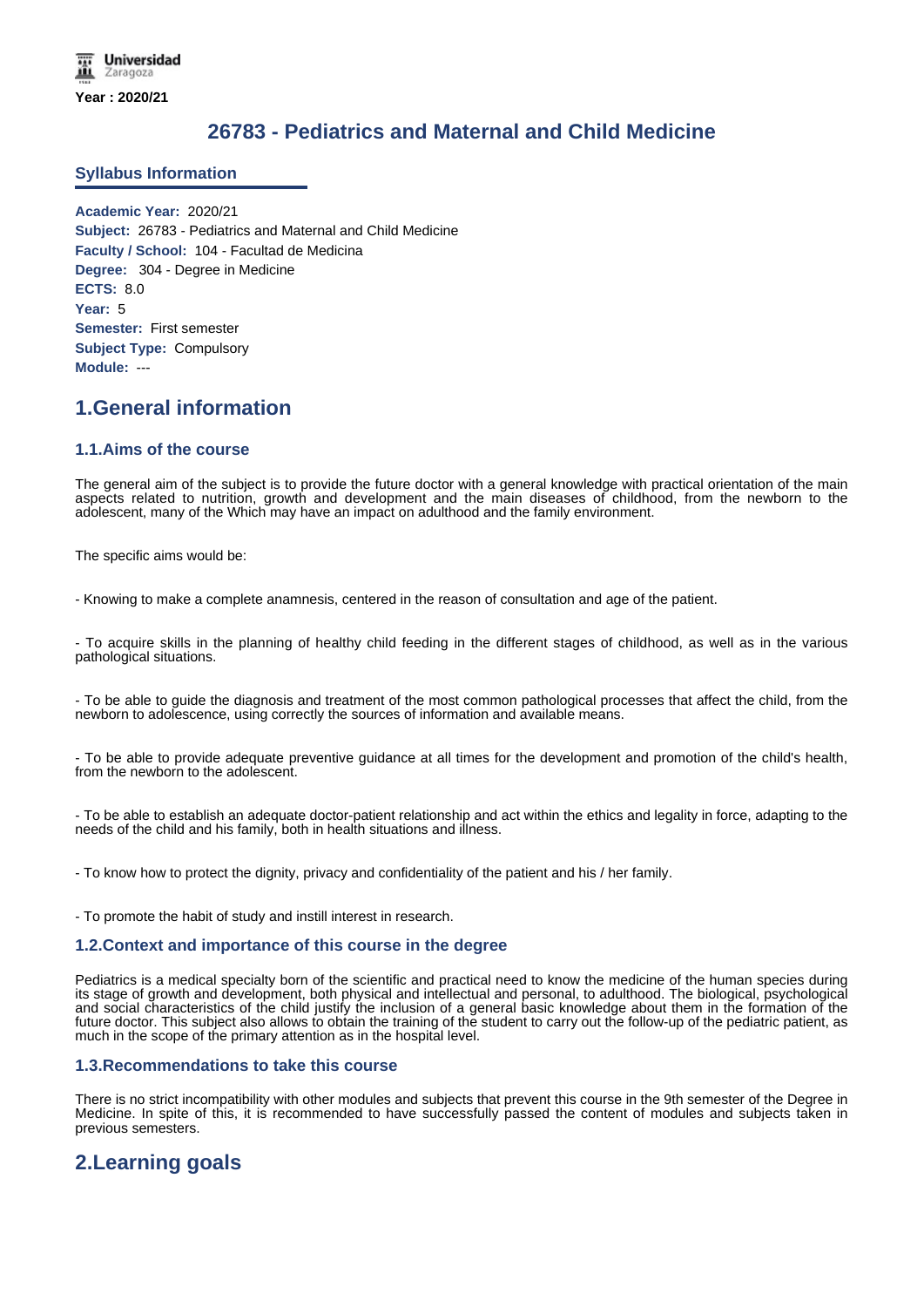## **2.1.Competences**

CB1 - Students should demonstrate to possess and to understand knowledge in an area of ??study that starts from the base of the general secondary education, and is usually found to a level that, although it relies on advanced textbooks, also includes some aspects Which involve knowledge from the vanguard of their field of study.

CB2 - Students can apply their knowledge to their work or vocation in a professional way and possess the skills that are usually demonstrated through the elaboration and defense of arguments and problem solving within their area of ??study.

CB3 - Students should have the ability to gather and interpret relevant data (usually within their area of ??study) to make judgments that include a reflection on relevant social, scientific or ethical issues.

CB4 - Students can transmit information, ideas, problems and solutions to a specialized and non-specialized audience.

CB5 - Students have developed those learning skills necessary to undertake further studies with a high degree of autonomy.

#### SPECIFIC:

CE53 - To know the morphofunctional characteristics of the newborn, the child and the adolescent. Increase. Premature newborn.

CE54 - To recognize, diagnose and guide the management of the main pediatric pathologies, child nutrition, diagnosis and genetic counseling, cognitive, emotional and psychosocial development in childhood and adolescence.

#### **2.2.Learning goals**

The student who has passed the subject must:

1.- Have the fundamental knowledge about the growth, development and normal maturation of the child, as well as the different

organs, devices and systems of your body, from the neonatal period to the end of adolescence.

2.- To have the basic knowledge about feeding in the different stages of the pediatric age.

3.- Knowing to perform an anamnesis and complete physical examination in the different pediatric ages, interpreting properly its

meaning.

4.- Know how to guide the diagnosis, treatment and prevention of the main pediatric pathologies.

5.- Being able to choose the appropriate complementary tests, depending on their usefulness and risk, to arrive at a diagnosis.

6.- To be able to establish an initial therapeutic plan, focused on the needs of the patient and their family and social environment.

7.- Understand the basis of genetic counseling in the main hereditary pediatric diseases.

### **2.3.Importance of learning goals**

The acquisition of knowledge, skills and competences in this subject enables the future doctor to attend pediatric patients, extending the scope of their competence to the field of public health.

## **3.Assessment (1st and 2nd call)**

### **3.1.Assessment tasks (description of tasks, marking system and assessment criteria)**

The student must demonstrate that he/she has achieved the expected learning outcomes through the following assessment activities:

The score obtained by the student will be quantified in a scale of 0 (zero) to 10 (ten), with a decimal, and shall be accompanied by its qualitative equivalent (Article 5 of R.D. 1125/2003):

From 0 to 4.9 -> Failed From 5 to 6,9 -> Approved

From 7 to 8,9 -> Notable

From 9 to 10 -> Outstanding

To overcome the evaluation will be necessary:

- Approve independently the theoretical teaching given in large groups and the face-to-face in small groups on the other, the final qualification being the result of the sum of both.

- Conducting the seminars, clinical case workshops and practices/simulation will be mandatory and essential for the final evaluation.

- Assessment of theoretical teaching: Maximum score: 7 (seven) (70% of final score)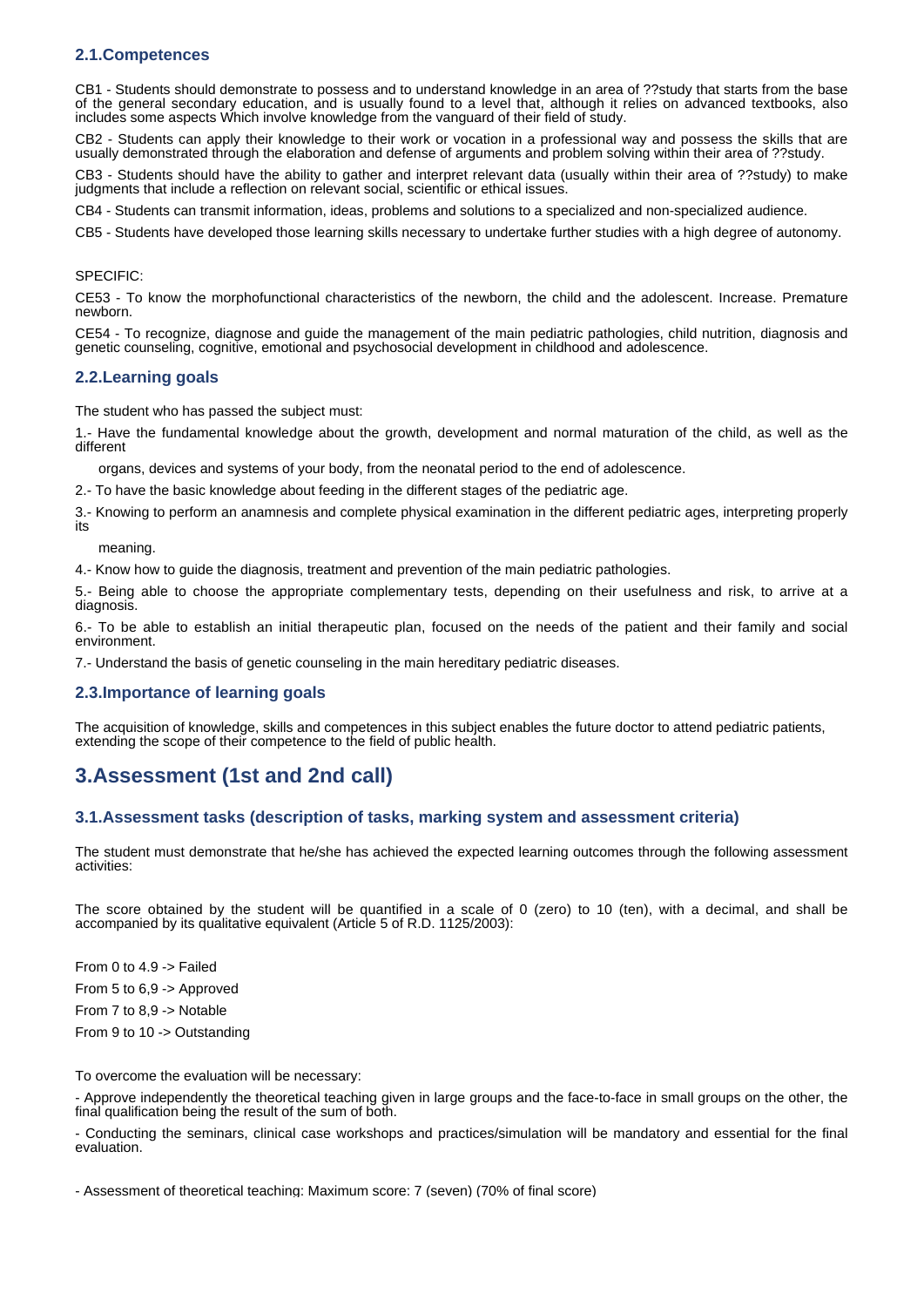$\sim$  Maximum score teaching:  $\sim$  (see equation) (70% of final score) (70% of final score) (70% of final score) (70% of final score) (70% of final score) (70% of final score) (70% of final score) (70% of final score) (70%

- It will be a test type test with 70 (seventy) questions each with a statement/question and 5 (five) possible answers, of which only one is correct. Unsuccessful questions will not be negative. The score obtained will be between 0 (zero) and 7 (seven), resulting from dividing by 10 (ten) the number of correct questions.

- The questions will be related to the content of the theoretical program and the seminars, and will evaluate the learning outcomes

- The theoretical part is surpassed with a minimum of 49 (forty-nine) correct questions (70% of the total). Obtaining 70 (seventy) correct questions will correspond to the maximum score of 7 (seven) points in this section.

- The qualification of this theoretical part, if it has exceeded the required minimum, will be kept for all the calls of the same academic year.

- It will be necessary to surpass the theoretical part to be able to be evaluated of the practical part.

- Evaluation of clinical case workshops and simulation practices (compulsory activities): Maximum score: 3 (three) (30% of the final grade).

- They will be scored from 0 (zero) to 3 (three). This part of the subject will be surpassed reaching a minimum of 1.5 points (50% of the total). Obtaining 3 (three) points will correspond to the maximum qualification in this section. These 3 (three) points will be distributed as follows:

 ? 0-2 points: Resolution of a clinical case answering in writing to 5 (five) short questions about it. It will be done together with the theoretical test.

? 0-1 point: Evaluation of the activity performed, which includes: 1) the oral presentation of the directed work (contents related to the clinical case workshops) and 2) the simulation workshops.

- The qualification of the theoretical part, will be kept for all the calls of the same academic year, provided that the minimum required has been exceeded.

Dates of global assessments:

https://medicina.unizar.es/quinto-curso#horario9

## **4.Methodology, learning tasks, syllabus and resources**

### **4.1.Methodological overview**

It comprises the following activities corresponding to 8 ECTS (200 hours):

- Non-face-to-face teaching: (55%): 4,4 ECTS (110 hours): Based on the individual work of the student and that should include the consultation and study of the different bibliographic sources recommended.
	- Classroom teaching (45%): 3,6 ECTS (90 hours):
		- Large groups: 45 hours (1,80 ECTS). Classes: Master class: 45 hours (1,80 ECTS): Lectures exposition, assisted with available audiovisual means (whiteboard, computer, projector, etc.).
		- Small groups: 33 hours (1,32 ECTS)
	- Seminars: 14 hours (0.56 ECTS). Teaching based on content / selected clinical topics and not included in the theoretical program (lectures) of the subject. The student's participation and responses to the questions raised (orally) by the teacher in the classroom are assessed. Methodologies will be used to encourage student participation. Its contents include revisions and updates of groups of specific pathologies.
	- Clinical Case Workshops: 10 hours (0,40 ECTS). In-person meetings of the teacher and small groups of students directed to the teaching of clinical cases based on the learning of abilities in the accomplishment of specific clinical explorations, the collection of pathological data, their interpretation and the orientation towards a correct diagnosis. They will be formulated based on previous knowledge of semiology. Logical therapeutic guidelines will be considered according to the diagnoses formulated.
	- Practical/Simulation: 9 hours (0,36 ECTS). Performing clinical skills practices at the Simulation Center. Computer simulators will be used in which each student, individually, should be able to diagnose diseases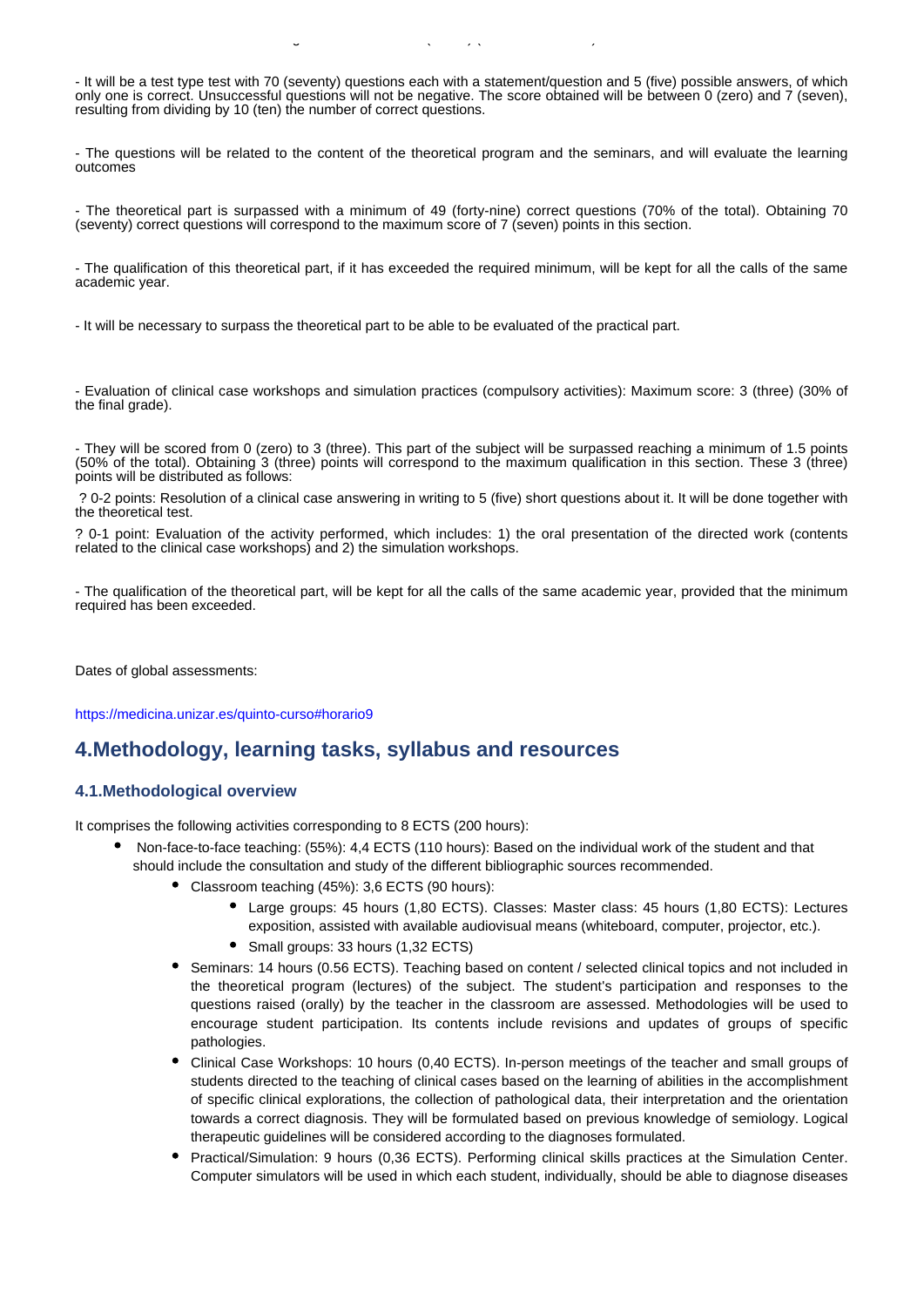from data provided by the teacher. Directed and/or revision work: 7 hours (0,28 ECTS). Performing individual work and/or group work. Subsequent public presentation of the works and/or reviews made.

Tutorials: 5 hours (0,20 ECTS). Personal interview and/or telematics with the teacher/tutor (academic orientation, information, and orientation of competences to be acquired).

## **4.2.Learning tasks**

The course includes the following learning tasks:

- Lectures (large group)

- Practice sessions: Seminars, clinical cases and simulation workshops (small group).

NOTE: If for reasons of public health risk, the face-to-face teachings could not be delivered as planned, the guidelines of the Order of July 6, 2020 of the UZ Governing Council would be followed, by which guidelines are adopted to face the development of teaching in the academic year 2020-21, in the "new normality" situation.

## **4.3.Syllabus**

The course will address the following topics:

The theoretical program of the subject is divided into 6 thematics sections:

- I. Basic Concepts in Pediatrics.
- II. Child nutrition and its disorders.
- III. Preventive Pediatrics.
- IV. Neonatology and perinatal pathology.
- V. Pediatric Diseases (by systems and organs).
- VI. Infectious diseases in childhood.

#### THEORY OF PEDIATRICS (LECTURES). ECTS theoretical: 1.80 (45 hours)

I. BASICS IN PEDIATRICS

- Lesson 1. Concept of Pediatrics and Child Care. Periods of childhood.
- Lesson 2. Growth and development.

#### II. CHILD NUTRITION AND DISORDERS

- Lesson 3. Nutrition. Nutritional requirements.
- Lesson 4. Breastfeeding. Formula feeding.
- Lesson 5. Complementary feeding. Intolerance and food allergy.
- Lesson 6. Eating disorders. Obesity and anorexia nervosa. (2 classes)
- Lesson 7. Current situations of malnutrition. Rickets. Nutritional anemia. (2 classes)

#### III. PREVENTIVE PEDIATRICS

- Lesson 8. Calendar of vaccinations.
- Lesson 9. Accidents. Intoxications. Sudden Infant Death Syndrome.

### IV. PERINATAL PATHOLOGY AND NEONATOLOGY

- Lesson 10. Embryofetopathies.
- Lesson 11. Chromosomal abnormalities. Main paediatric dysmorphic syndromes.
- Lesson 12. Inborn errors of metabolism.
- Lesson 13. Normal newborn.
- Lesson 14. Adaptive disorders and injuries of the newborn.
- Lesson 15. Metabolic disorders, hemorrhagic syndromes and respiratory syndromes of the newborn.
- Lesson 16. Perinatal asphyxia.
- Lesson 17. Premature newborn.
- Lesson 18. Neonatal infections.

#### V. PEDIATRIC DISEASES (BY SYSTEMS AND ORGANS)

- Lesson 19. Acute diarrhea. Dehydration.
- Lesson 20. Differential diagnosis of vomiting.
- Lesson 21. Differential diagnosis of abdominal pain.
- Lesson 22. Celiac disease.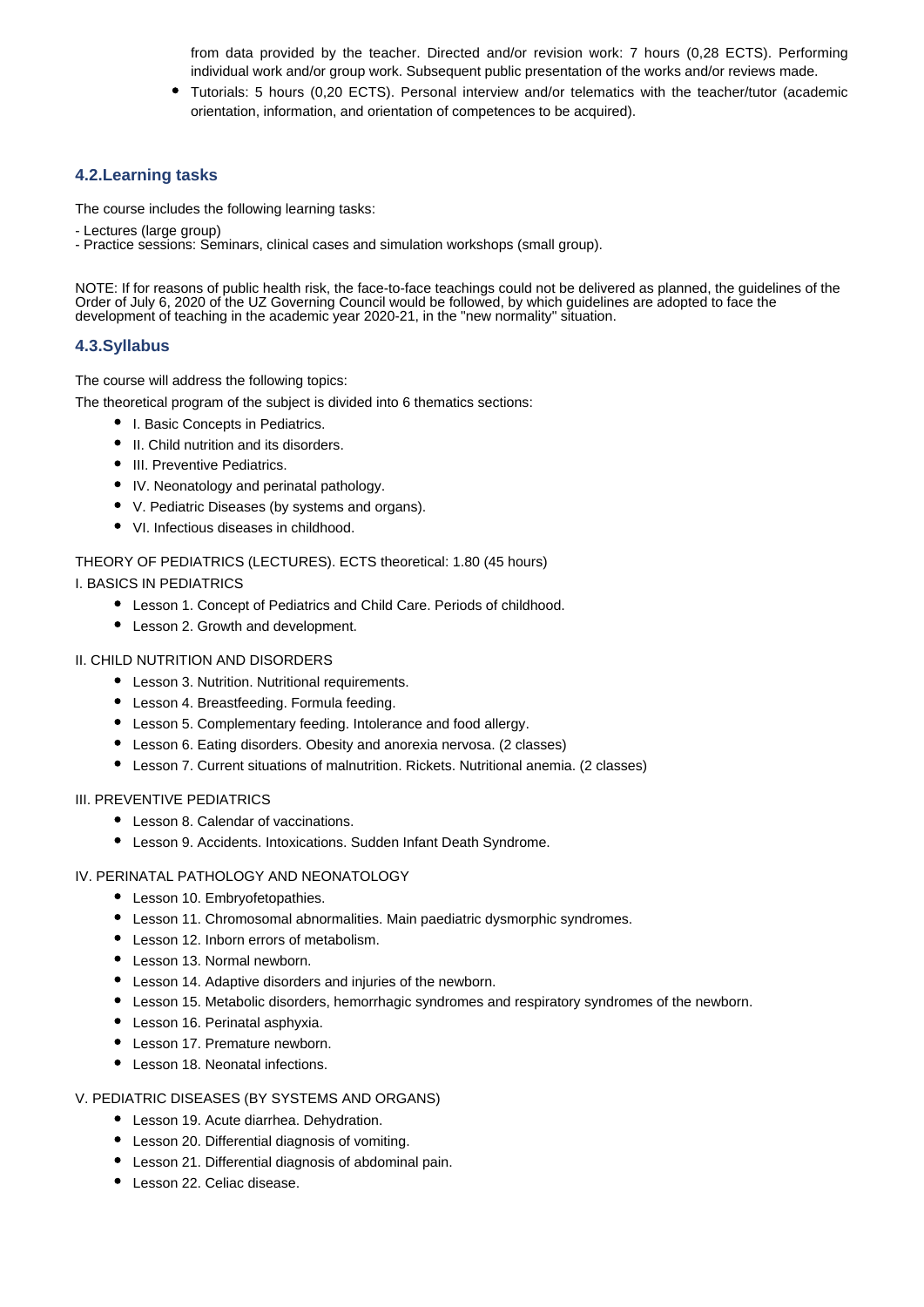- Lesson 23. Cystic fibrosis.
- Lesson 24. Upper respiratory tract infections.
- Lesson 25. Lower respiratory tract infections.
- Lesson 26, Asthma.
- Lesson 27. Congenital Heart Disease.
- Lesson 28. Urinary tract infection.
- Lesson 29. Nephrotic syndrome. Acute poststreptocociccal glomerulonephritis.
- Lesson 30. Short stature. Growth hormone deficiency.
- Lesson 31. Pathology of the thyroid gland.
- Lesson 32. Abnormalities of sexual differentiation.
- Lesson 33. Pathology of puberty.
- Lesson 34. Diabetes mellitus.
- Lesson 35. Intellectual disability. Cerebral palsy.
- Lesson 36. Seizures and epilepsy.
- Lesson 37. Hypotonia. Peripheral neuropathies.
- Lesson 38. Cancer in childhood. Acute lymphoblastic leukemia.
- Lesson 39. Wilms tumor. Neuroblastoma.

## VI. INFECTIOUS DISEASES

- Lesson 40. Differential diagnosis of exanthematous diseases.
- Lesson 41. Bacterial meningitis. CNS viral infections.
- Lesson 42. Tuberculosis.
- Lesson 43. Immunodeficiencies.

## SEMINARS (14 hours):

- 1 Anamnesis and physical examination. Anthropometric tables and charts.
- 2 Nutritional assessment.
- 3 Breastfeeding.
- 4 -Social Paediatrics
- 5- Family pedigree and types of inheritance.
- 6 Evaluation of the dysmorphic child.
- 7 Assistance to the normal newborn.
- 8 Newborn screening.
- 9 Vasculitis.
- 10 Congenital adrenogenital syndrome.
- 11 Resuscitation (CPR) in children.
- 12 Lymphadenopathies.
- 13 Febrile syndrome.
- 14 Imported diseases

## CLINICAL CASES WORKSHOPS (10 hours):

- 1. Early Puberty.
- 2. Failure to thrive.
- 3. Intoxications.
- 4. Newborn with respiratory distress.
- 5. Newborn with jaundice.
- 6. Vomiting.
- 7. Edema.
- 8. Short stature.
- 9. Hyperglycaemia.
- 10. Hypotonia.

## - PRACTICE WITH SIMULATION (9 hours):

Topics:

- 1. Ventilation. Intubation. Life support.
- 2. Pulmonary and cardiac auscultation.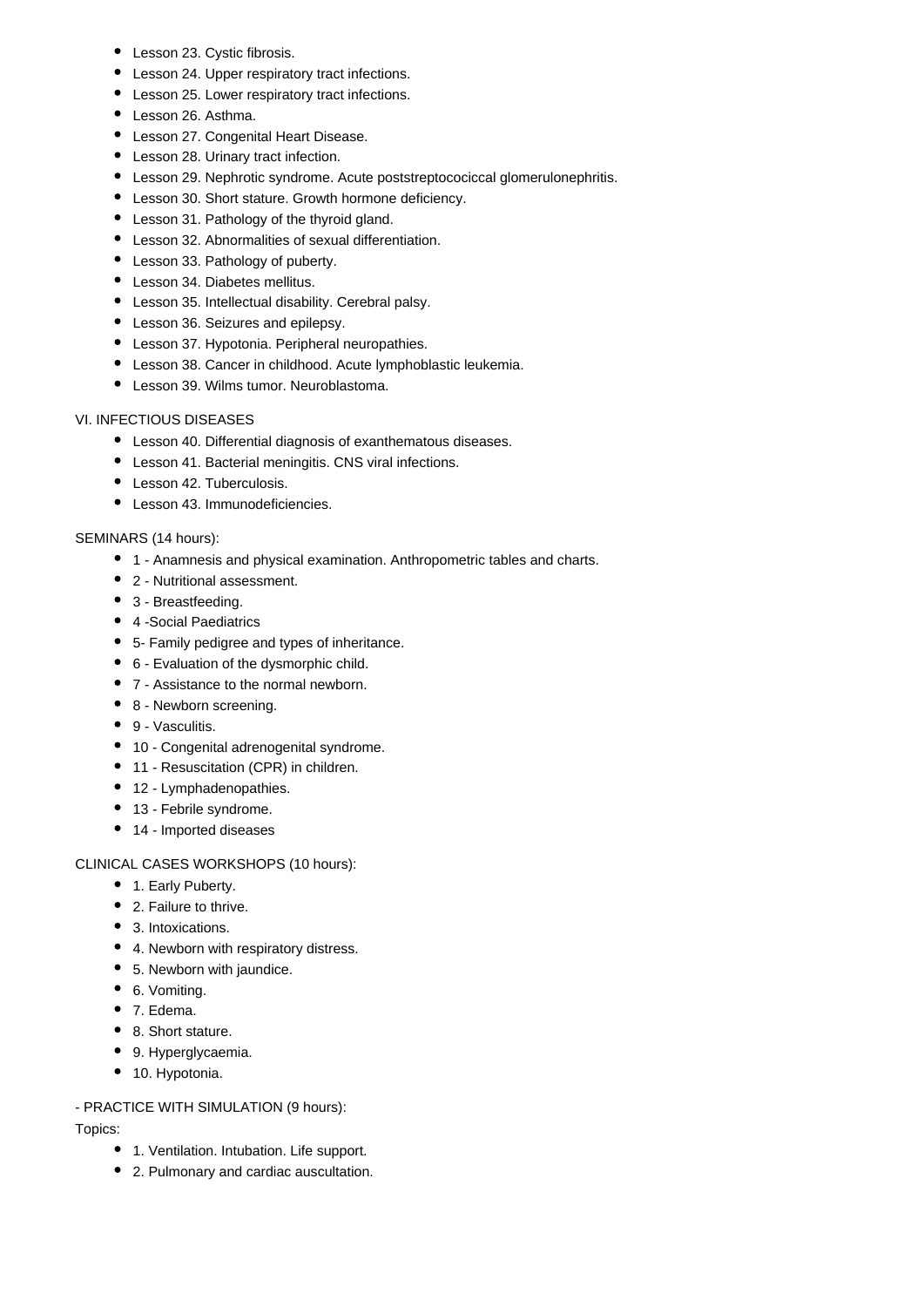- 3. Spinal (lumbar) tap.
- 4A.Simulated clinical case 1:
	- Cough and difficulty breathing.
- 4b. Simulated clinical case 2:
	- Child with fever.
- 4c. Simulated clinical case 3:
	- My child does not eat.
- 5. Interactive clinical cases.

## Duration of the internship simulation:

- Topics 1 and 5: 2 hours each
- Topics 2 and 3: 1 hour each
- Topic 4: 3 hours (1 hour each)

## **4.4.Course planning and calendar**

Calendar of face-to-face sessions and presentation of works

DATES AND SCHEDULES:

- The theoretical classes of large groups (master classes) begin (in all groups at the same time) on Monday, September 16, 2019, and end on Friday, January 15, 2020, and will be taught from 8:00 to 9:00h from Monday to Friday.
- Small group teaching activities start the week of September 23, 2019, consecutively for 12 weeks, and are taught to the 12 groups, with 25 students each. The duration of the teaching activity to small groups is 2.45 hours/day.
- The seminars last between 1 and 2 hours, depending on the content, and the workshops of clinical cases between 2 and 3 hours.
- The teaching activities of the subject will be taught in the time slot from 8:00 a.m. to 3:00 p.m. From Monday to Friday, in the first semester of 5th grade (9th semester). The teaching activity will be divided into Teaching face-to-face (45%): 3,6 ECTS (90 hours) and non-face-to-face teaching (55%): 4,4 ECTS (110 hours).
- Classroom teaching is given to large groups (lectures) and small groups (seminars, clinical case workshops, internships, guided work, and tutorials). The key dates of the subject will be set within the academic calendar established by the Center for each academic year.
- The examinations for the academic year will be the ones corresponding to January and September. All activities, both with large groups (lectures) and with small groups (seminars, clinical case workshops, internships, guided work, and tutorials) will be carried out according to the annual transversal organization chart established by the Center, taking into account the following considerations:
- The one-hour lectures will be distributed throughout the academic weeks corresponding to the 9th semester of the academic year.
- The seminars will be developed in the same time slot as the lectures, being able to interleave with them to complement their content.
- Clinical case workshops and practices will be developed in the time slot intended for teaching activity with small groups. Once the "clinical cases" activity has been completed, the lists will be published (at the end of November 2019) with the distribution of students by groups for the preparation and subsequent oral presentation of the case assigned to each group.
- The oral presentation is scheduled to take place in the first half of January 2020.
- The practices will be carried out mainly using techniques and simulation material applied to Medicine. They will consist of the presentation by the teacher of cases and simulated clinical situations that the student must solve in a satisfactory way as if a real case or situation they were involved in. Likewise, the acquisition of clinical skills in diagnostic and therapeutic procedures in pediatrics will be promoted.
- The tutorials will be developed during the 9th semester of the Degree.
- The evaluation of the student will be done at the end of the teaching activities of the course. The evaluation activities will be carried out in the time slot assigned to the subject during the 9th semester (January), with the second call in September of the same academic year.

Dates of global assessments: https://medicina.unizar.es/quinto-curso#horario9

## **4.5.Bibliography and recommended resources**